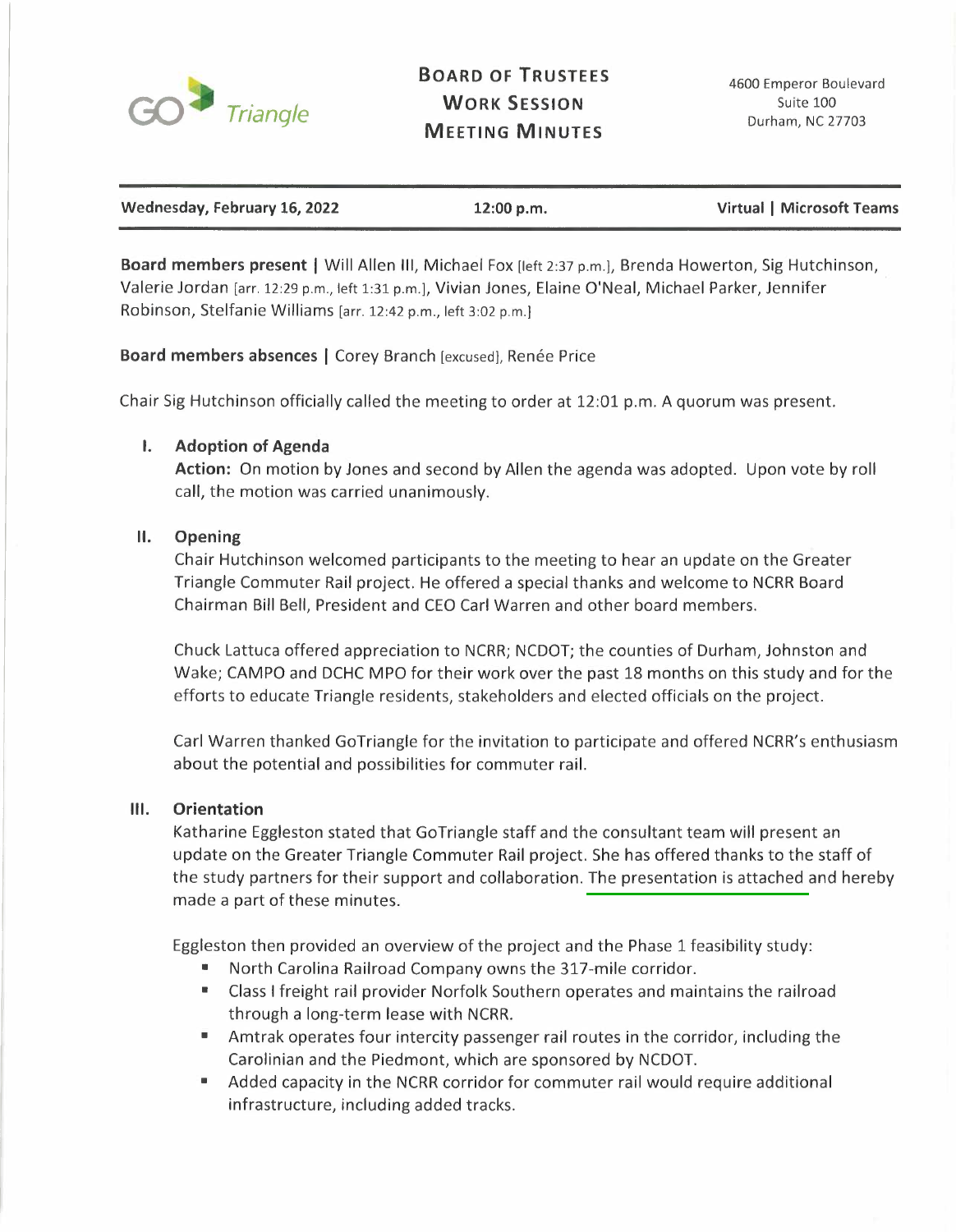- Projected ridership is an important criteria for qualifying for federal funding, which is critical for the Greater Triangle Commuter Rail project. Phase 1 of the feasibility study determined that the area between Durham and Garner or Durham and Clayton would be most likely to qualify for federal funding and this area was carried forward for this phase of more detailed feasibility study.
- Ridership is projected at 10,000 daily riders by 2040, with the service providing a faster trip between major destinations that the bus network is able to today and a trip that is time competitive with driving in many cases.
- The initial capital investment was estimated at \$1.8-\$2.1 billion, with operating costs of \$29-\$37 million annually.
- April 2022 is the target date for completion of the technical study. The modeling study being led by Norfolk Southern directly impacts the schedule and although those results are expected soon, they have not been received.
- The MOU allocated six months for deliberation to decide whether to move forward with the project based on the feasibility study results.

Eggleston asked the board for input following the presentation on this question: "Can regional boards decide whether and how to move forward with the project [including local cost shares] based on the information expected to be available this spring." She added that additional effort will be required for answers to some questions:

- Norfolk Southern infrastructure requirements and cost estimate for an all-day service plan. Current modeling by Norfolk Southern is for the baseline service plan of 30 minute service in peaks with limited service midday and in the evenings.
- Decisions about vehicles and station accessibility approach.
- Whether the end point is Garner or Clayton in Johnston County.
- **•** Signed railroad term sheets.

Eggleston added that due to the scale and complexity of the project, some information will know be known until a greater level of design is achieved during an implementation phase as opposed to a study phase. This information includes the third-party agreements, a greater certainty of project cost and schedule and the potential of FRA grants for complementary projects.

# **IV. Public Engagement**

Liz Raskopf provided an update on public engagement efforts. She highlighted the establishment of a downtown Durham information hub and the canvassing of businesses to provide information to the community, with a focus on black and Hispanic-owned businesses. Staff has created an email group to receive information on the project, with over 2,612 names. A webinar conducted in November focused on proposed stations had 281 attendees with over 500 post-presentation views. Over 100 questions were asked during the webinar to which staff has responded. Staff continues to maintain and update the dedicated commuter rail project website and is active in online discourse about the project.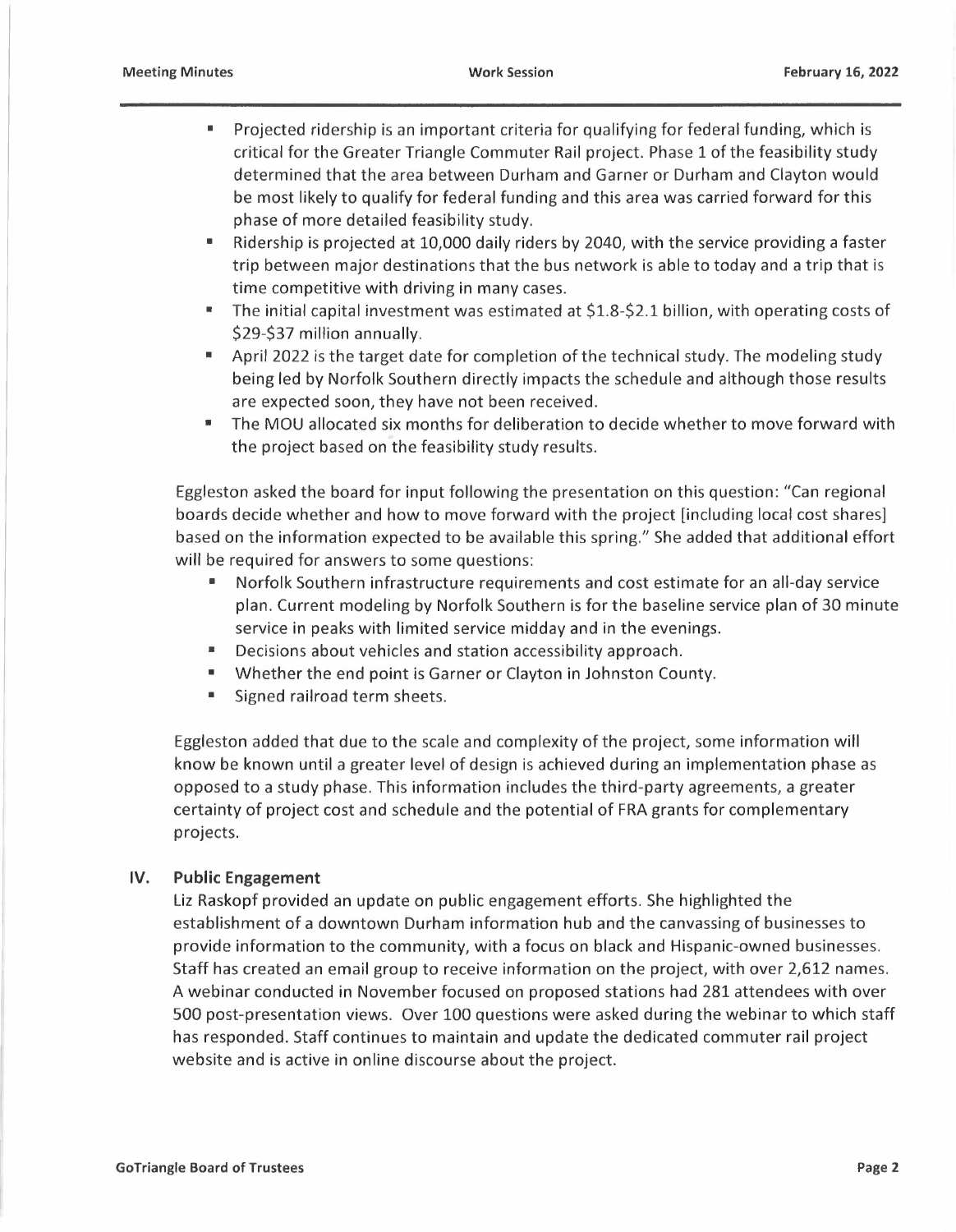#### **V. Railroad Agreements**

Tom Henry advised that GoTriangle will need to complete a rigorous federal process satisfying federal requirements and expectations in order to successfully implement this project. In additional to demonstrating financial and technical capacity to carry out the project, federal law requires that Go Triangle also demonstrate legal capacity. This includes third party agreements with the other railroads allowing GoTriangle to construct, operate and maintain a passenger rail system on long term basis. Henry added that as this project is in an active railroad corridor, Go Triangle will have to navigate a variety of expectations already cemented in agreements between current users of the corridor and the owner.

Henry explained that GoTriangle is preparing term sheets as a basis for future MOUs with the railroads. The results of Norfolk Sothern's modeling study will help define operational and physical characteristics of the system that will be incorporated into the legal agreements. He shared a list of the numerous agreements that will be required for the project including specific agreements for planning, design and property; construction and operation.

Byron Smith noted that the liability and indemnification and insurance issues have been resolved. GoTriangle also will have to deal with CSX and Amtrak operations in portions of the corridor.

#### **VI. Planning Study Status**

STV consultant team project manager Monica Barrow presented the goals for the phase 2 feasiblity study:

- *Refine the project concept* Phase 1 identified station locations and assumed 8-2-8-2 train schedule [40 trains per day]. Phase 2 refined the schedule and provided that to Norfolk Southern for simulation. Considerable interest has been raised in a more robust service scenario for all-day service with half hourly service in morning and afternoon peaks and hourly service at other times of day for a total of 44 daily trains. Barrow stated that another round of modeling by Norfolk Southern would be required. Refining the concept includes considerations of additional track; bridge widenings and replacements; modifications to at-grade crossings; vehicle storage and maintenance facility and the rolling stock [trains]. Additional GoTriangle must comply with the Americans with Disabilities Act [ADA] for accessibility.
- *Estimate benefits*
- *Update cost estimates and potential for FTA funding*
- *Document risks*

## *Vehicle Accessibility .*

Tim Potens, transportation planner with STV, discussed accessibility for folks who need assistance boarding. He stated that there are other considerations with accessibility such as enhancements for the sight and hearing impaired. He explained that in a shared use corridor with freight, intercity passenger trains and commuter rail trains there is a mix of train heights, widths and lengths. He said that results in gaps between the platform and the train [vertical gap - between the platform and train floor; horizontal gap - between the platform and train].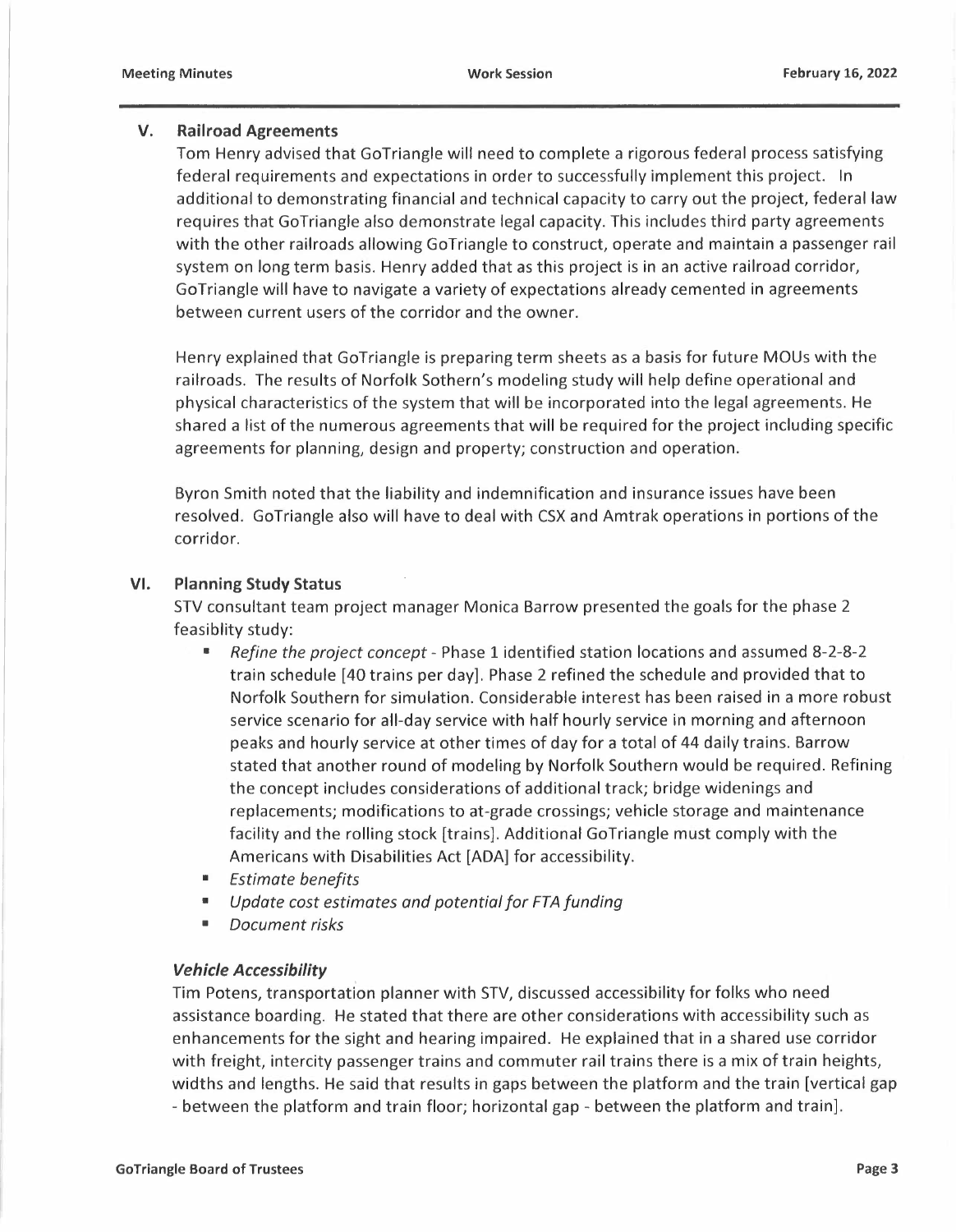Federal regulations for accessibility are contained in the ADA:

- Commuter rail systems must provide accessible boarding to every car in a train.
- Commuter rail systems or stations where the track is used by passenger trains only must provide level boarding [no vertical nor horizontal gap between the platform and train and no intervention or assistance needed for boarding passengers].
- Commuter rail systems and stations where the track is shared with freight operations may achieve accessibility using level-entry boarding, car-borne lifts bridge plates or ramps, mini-high platforms or station-based lifts.

Potens said the NCRR/NS corridor does not permit high platforms on tracks shared with freight and low-level platforms are limited to 8 inches in height, which is very low and no rolling stock has a floor this low. These requirements mean that level boarding is not possible on shared tracks without constructing dedicated station tracks or using another method from the list above. He shared pictures and videos from other commuter rail systems to demonstrate these options. Potens said bridge plates, mini-high platforms and car-borne lifts are common in the industry and were the approach assumed in phase 1.

He said a more in-depth evaluation of dedicated tracks for accessibility was conducted in the Phase 2 study. It was determined to be physically feasible, with greater infrastructure impacts and property acquisitions to increase size of station area. The preliminary cost estimate for level boarding [dedicated tracks] is around \$270 million, doubling the cost for stations in the corridor. Operationally, level boarding performs modestly better regarding delay to freight trains, but there are no anticipated time savings for commuter rail trains. Regarding rolling stock, diesel locomotives and diesel multiple units are compatible with level boarding or assisted boarding.

Potens said a comparison with peer commuter rail systems was conducted. Of 24 systems opened or constructed in the ADA was adopted, 14 operate locomotives pulling coaches and ten use diesel multiple units. The systems are evenly split between level and assisted boarding. Of those with assisted boarding, they typically operate in shared use corridors, with Class I railroads and higher levels of freight traffic. These systems also commonly use locomotives and coaches with mini-high platforms or car-borne lifts. The systems with level boarding typically operate in exclusive or low-traffic corridors controlled by the transit agency with diesel multiple unit trains serving platforms with level boarding. Potens added that level boarding would be unique in a shared corridor like the NCRR/NS corridor.

Potens stated that the Accessible Services Advisory Committee would be consulted and the discussion would continue with NCRR before a recommendation is made.

Allen asked about Norfolk Southern's maintenance windows. Eggleston stated that will to be discussed actively. Monica Barrow added how mid-day work windows are modeled will influence what Norfolk Southern applies to alternate service scenarios that GoTriangle could ask them to model.

Chair Hutchinson called for a break from 1:25 -1:30 p.m. Jordan left during the break.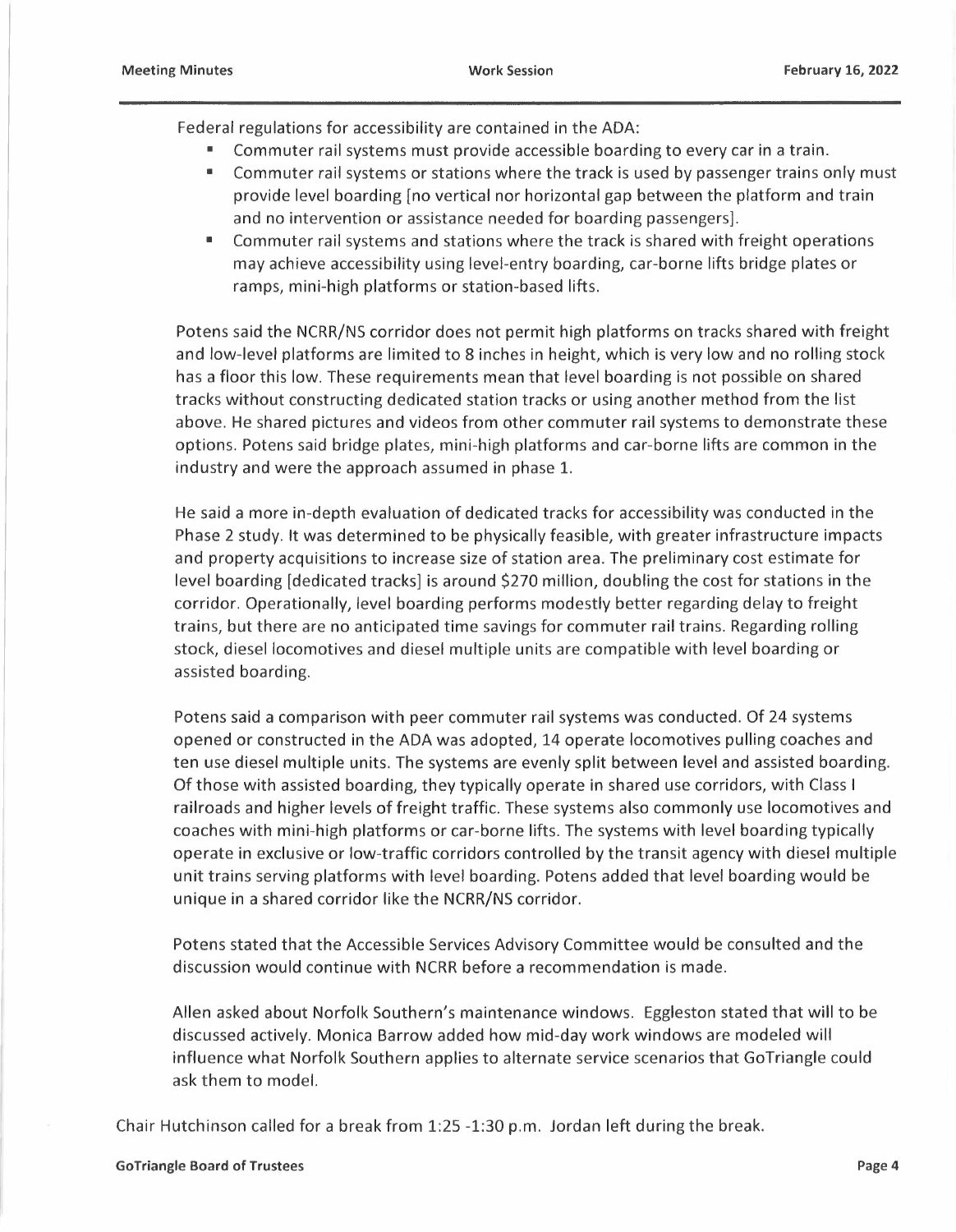## *Corridor Screening*

Patrick Livingston, STV engineer, discussed the corridor screening process to identify key engineering or constructability risks and determine areas that require extra attention to improve the project definition and reduce risk to the preliminary cost estimate [with contingencies] and implementation schedule. He added that no risk items were determined to potentially derail the project; however, some risk areas were noted for future study and mitigation. Raleigh Union Station was elevated to "high risk" status due to the complexity of the area, potential challenges to operational reliability and the West Street extension project. Four grade crossings were identified for potential attention due to proximity to proposed stations or suboptimal existing configuration: Plum Street in Durham, Rush and St. Mary's streets in Raleigh and Yeargan Road in Garner. Eight additional crossings have volumes or crash history that suggest potential for separation or closure. These are subject to study in the environmental phase and local input.

#### *Cary Concepts*

Livingston then discussed downtown Cary, one of two areas of specific focus, with the goals being:

- Add required track capacity
- Provide compatibility with plans for new multimodal facility
- Improve pedestrian/cyclist mobility
- Minimize impacts to roadways, traffic and historic structures
- Comply with Norfolk Southern, CSX and NCDOT requirements

Livingston said monthly meetings with the town of Cary were held since May 2020. Three initial concepts were discussed and led to the generation of two concepts that are moving out of this phase of study. One is a low-level platform option with no impacts to nearby historic structures and avoids a renegotiation of a railroad control point that previously took several years to negotiate. This cost for this concept is the same as the Phase 1 estimate for the Cary station. The other concept also avoids impacts to historic properties and renegotiation of the railroad control point; however, this concept has high-level platforms to accommodate level boarding with dedicated tracks. This concept is approximately \$15 million more than the phase 1 estimate. He shared images of the area and visualizations of the concepts of Harrison Avenue.

#### *Durham Concepts*

Moriah Ellington reiterated the challenges in Durham from aged infrastructure, low clearance under bridges, the curvy nature of the track and the tight congested corridor. She added that the goals in Durham are:

- Add required track capacity
- Improve clearance under rail bridges
- Improve pedestrian/cyclist mobility
- Preserve connection between Durham Station and train station
- Minimize impacts to roadway, traffic and historic structures
- Comply with Norfolk Southern, CSX and NCDOT requirements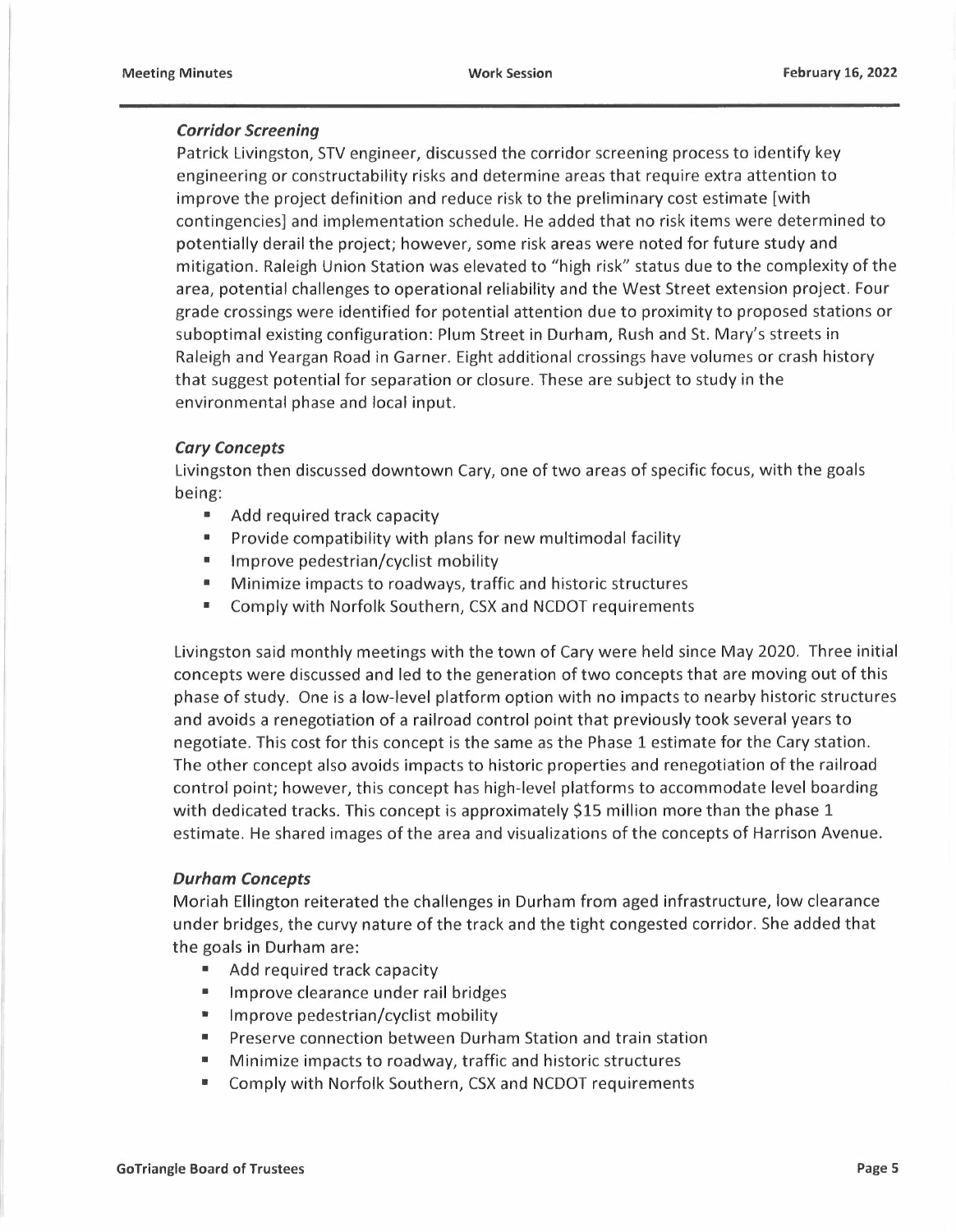Six initial concepts were identified in Durham and stakeholder engagement with various interested parties, NCDOT and NCRR was conducted. Discussions led to the refining of these concepts and the addition of others, ultimately with two concepts having the best ability to meet the established goals with the fewest impacts - one with a low-level platform and the other a high-level platform. Ellington shared images of the area and visualizations of the concepts for Chapel Hill Street and Gregson at Duke Street.

Both concepts include more elements that were assumed in Phase  $1$  – raising existing and proposed tracks along with additional structural work. The low-level platform option is approximately \$15 million more; the high-level platform, with additional tracks, is approximately \$35 million more.

Monica Barrow stated the planning study will conclude by using the Norfolk Southern modeling results to inform additional infrastructure requirements that may not have been assumed, which will modify the capital cost. She reiterated that capital cost, along with ridership, is a key driver of the potential for federal funding.

#### **VII. Project metrics**

Jay Heikes recapped two opportunity analysis reports previously presented by TJCOG and information on Tri-Rail in south Florida, a peer commuter rail system.

#### *A/fordable Housing*

- 27% of the region's permanent or legally binding affordable housing is located within a half mile of the proposed rail corridor, which is 4% of the region's land area.
- The corridor presents significant opportunities for local governments to increase permanent affordable housing proximate to station areas on land owned by public agencies and institutional partners.
- In Durham, a partnership between the city, county and Durham housing authority will create more than 1,800 new units of affordable housing in and around town and proximate to frequent bus service and future potential rail stations.
- Households that spend more than 45% of their combined income on housing, utilities and transportation are considered cost-burdened. Over half the region's residents are considered cost-burdened.

#### *Travel Market Analysis*

- Eight of the ten largest job hubs in the region are located along the proposed rail line more than 280,000 today, accounting for more than 30% of the region's total employment.
- Nearly 70,000 residents live in transportation disadvantaged communities along the corridor. Fast and reliable rail service has the potential to open up more of our region to these transportation disadvantaged communities increasing their access to opportunity.
- The Greater Triangle Commuter Rail project would provide a choice for cost burdened families to save money by driving less.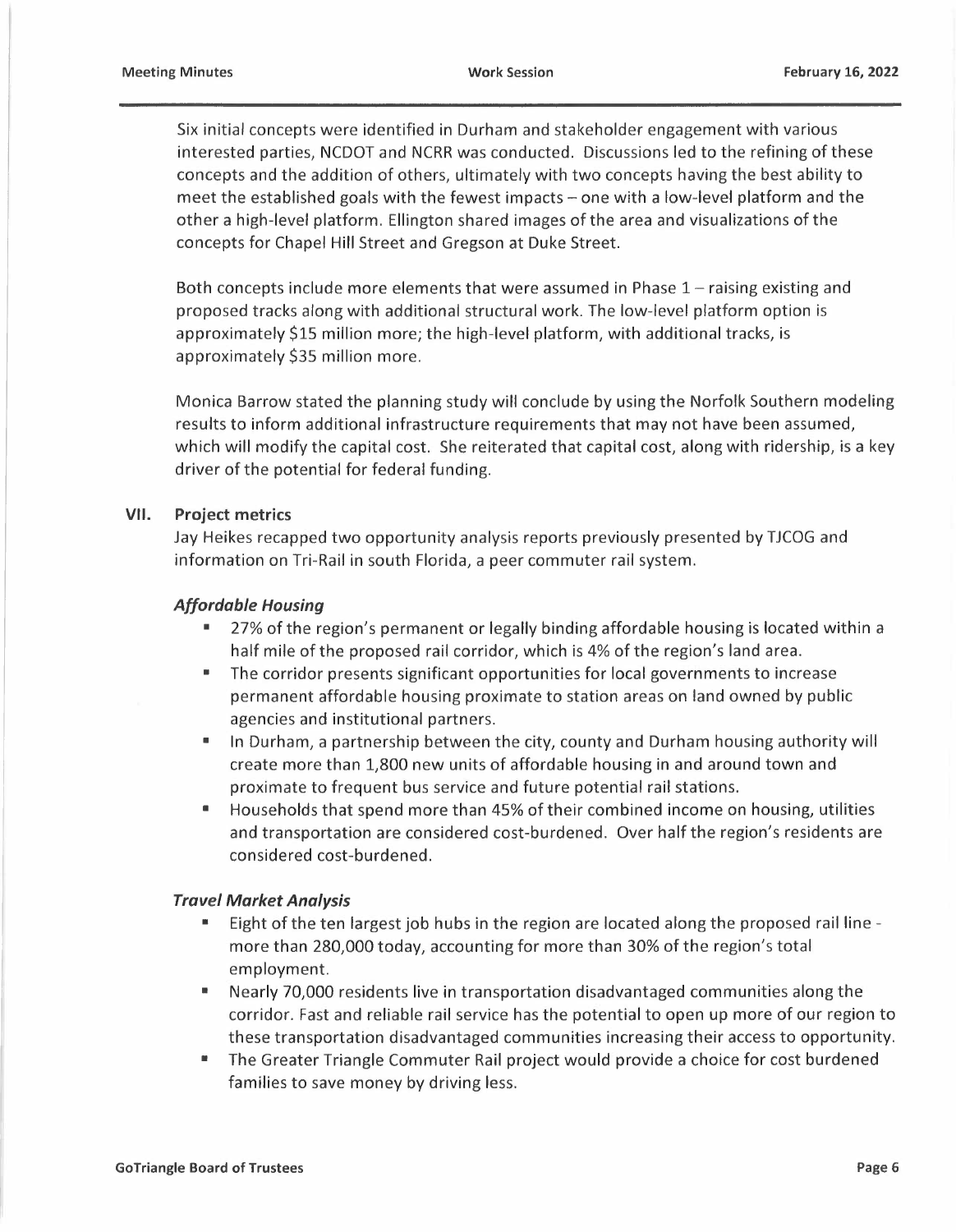## *Peer System Tri-Rail*

Tri-Rail is similar to the proposed Greater Triangle Commuter Rail project as it spans three counties, is located in a fast-growing and diverse region, serving a variety of destinations with strong connections to local transit, and is not focused just on bringing workers to single downtown destination but rather serves multiple destinations along its 73 mile corridor.

Tri-Rail began in 1989. Today the service runs 50 weekday trains with 30 on the weekends and holidays. It provides peak service every 20-30 minutes and 60 minutes during midday and the evening. Prior to the pandemic there were approximately 15,000 weekday trips.

Initially the service was temporary, as mitigation for a major construction project on 1-95 and focused on peak times. Initial demographics show ridership was predominantly white, non-Hispanic. After the service became permanent, the route was extended and significant infrastructure investment was made. More trains were added, decreasing headways and increasing midday and evening service. Following these improvements, demographics of the system are now more representative of the region.

## *Economic Impact*

Kyle Vangel of HR&A shared results of the economic impact study for the Greater Triangle Commuter Rail [GTCR] project:

- GRCR will provide a 2.4 times return on the initial capital investment, with \$2.1 billion in federal and local investment generating a \$5 billion increase in gross regional product over the first 20 years of operations.
- The Commuter Rail will help develop and sustain a region that thrives economically and ecologically, by enhancing the quality of life of commuters, fostering better connectivity between workers and employers, and encouraging compact development patterns that are economically and environmentally resilient.
- Workers would experience increased personal incomes as a result of increased economic activity in the region, with cumulative growth of nearly \$3.7 billion by 2050 equating to \$2,050 in additional income per employee.
- Commuter rail is expected to serve over 100,000 riders every weekday, saving 4,186 hours daily at a value of \$12.25 per hour saved or \$12.9 million annually. ■

Fox left.

# **VIII. Cost-Sharing Discussions**

Steve Schlossberg recapped the cost assumptions for the Greater Triangle Commuter Rail project:

- Total project cost is consistent with the phase 1 estimate.
- Construction is anticipated to start in FY2026 and be complete in FY2030.
- FTA would contribute 50% of the cost through Full Funding Grant Agreement.
- Federally-backed TIFIA loan would fund 30% of the cost, to be repaid over 35 years from Wake and Durham transit plan funds.
- Cash and conventional debt from the Wake and Durham transit plans would provide the remaining 20% of the cost.